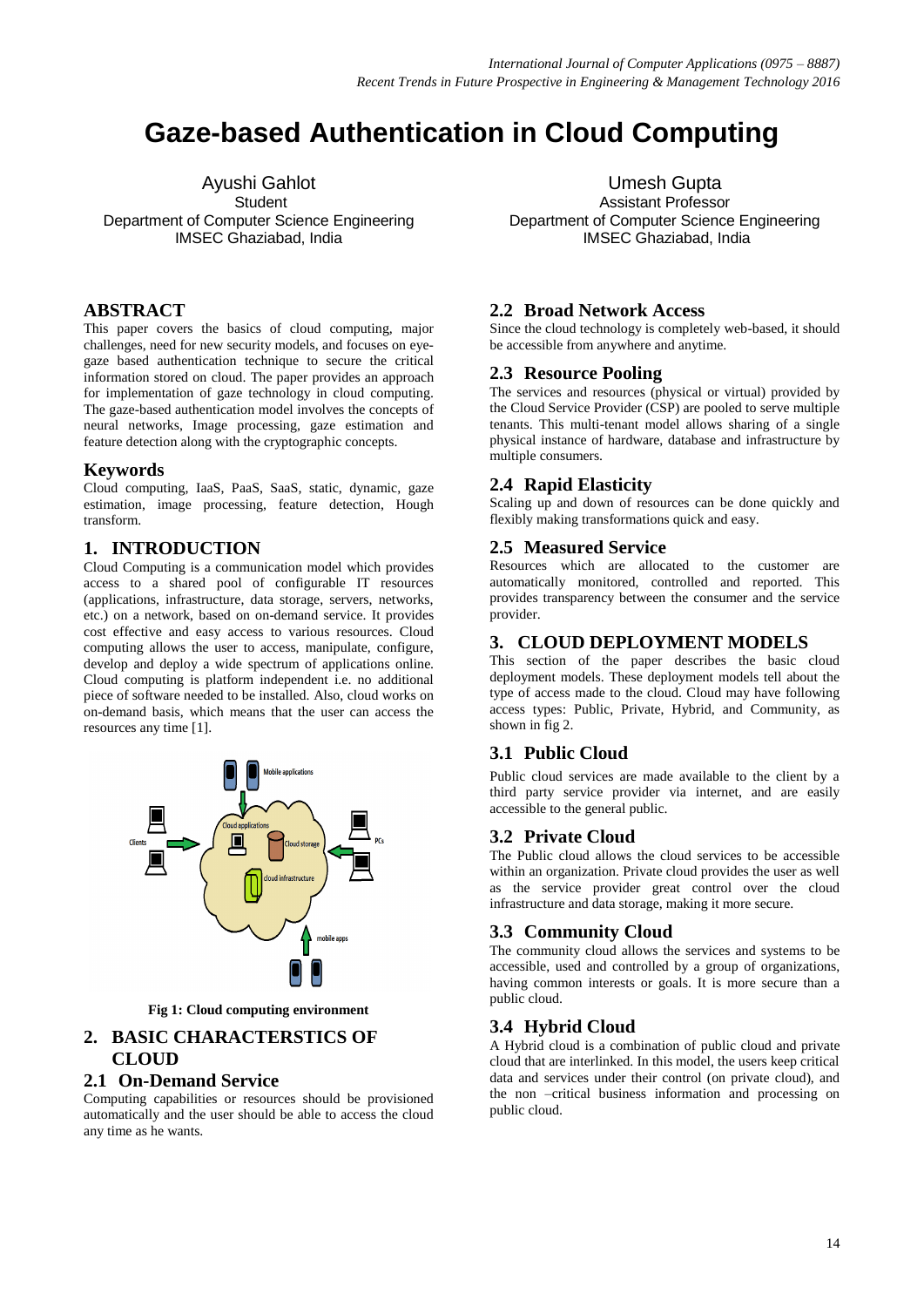

**Fig 2: Deployment models of cloud computing**

## **4. CLOUD SERVICE MODELS**

This section of the paper explains various basic service models of cloud. Service models are reference models on which cloud computing is based.



**Fig 3: Service models of cloud computing**

Cloud can be delivered in following basic models: SaaS, PaaS, and IaaS, as shown in fig 3.

#### **4.1 Software-as-a-Service (SaaS)**

This model allows using software applications as a service to the end users. SaaS is software that is owned, controlled, managed, and delivered remotely by one or more service providers via internet, based on the pay-per use service. It provides scalability and transfers the computing load from users to providers.

#### **4.2 Platform-as-a-Service (PaaS)**

PaaS provides a runtime environment as a service for applications, development and deployment tools. The user controls the applications that run in that environment, but not the hardware or network infrastructure on which the application runs.

#### **4.3 Infrastructure-as-a-Service (IaaS)**

Iaas delivers platform virtualization outsourced service. It allows the user to access fundamental resources such as physical machines, virtual machines, virtual storage, deployed

apps, operating system, firewalls, load balancers,etc, but the user can't control the cloud infrastructure.

# **5. CHALLENGES IN CLOUD COMPUTING**

#### **5.1 Security and privacy**

Security is the biggest challenge in adopting cloud computing. When using cloud services, the data storage and management is provided by a third party, so it's risky to handover your critical information in hands of someone else.

#### **5.2 Isolation failure**

The isolation mechanism of cloud which separates data storage, memory, routing between different users may fail. This will lead to huge risk to the information stored on cloud.

#### **5.3 Locking in**

It is a condition of a user to get locked or dependent on a particular Cloud Service Provider, since it is very difficult for a user to switch from one service provider to another.

#### **5.4 Network availability**

Due to the always- on nature of cloud, the network services should be all time available to ensure 24\*7 access to cloud.

# **6. NEED FOR NEW CLOUD SECURITY MODELS**

Trusting the data on a third party (service provider) is a threat to highly critical information on cloud [2]. The commonly used cryptographic models using manual passwords to provide access to data are failing to protect the data [3]. Once the password is cracked, the information is revealed. Therefore there is a need for stronger authentication. In the present scenario, the mostly used security methods are the cryptography and biometrics. But there is a need for improved authentication since the cryptographic methods rely on passwords (generally static).Even the strongest encryption model can be bypassed if the password is compromised. Strong passwords are generally long and complex, difficult to remember. On the other hand, the multifactor authentication schemes involving use of biometrics [4] have low usability and require additional equipments, and are difficult to implement. There has to be a way out which provides both usability and security, and passwords should be made moreover "dynamic" rather than static [5].

## **7. EYE- GAZE AUTHENTICATION MODEL**

The model overcomes the disadvantages of presently used authentication techniques. The model provides usability of passwords along with multifactor authentication in a single step, using gaze technology (eye- gaze pattern detection and estimation), employing neural networks and image processing techniques .The model uses eye gaze pattern for humandevice interaction, that uses inconspicuous eye movements to calculate a person's point of gaze (POG).The model provides increased usability, scalability and high security at minimal expense. The model does not rely on high definition cameras and special lighting conditions; it works in normal conditions and uses the integrated cameras embedded in different devices.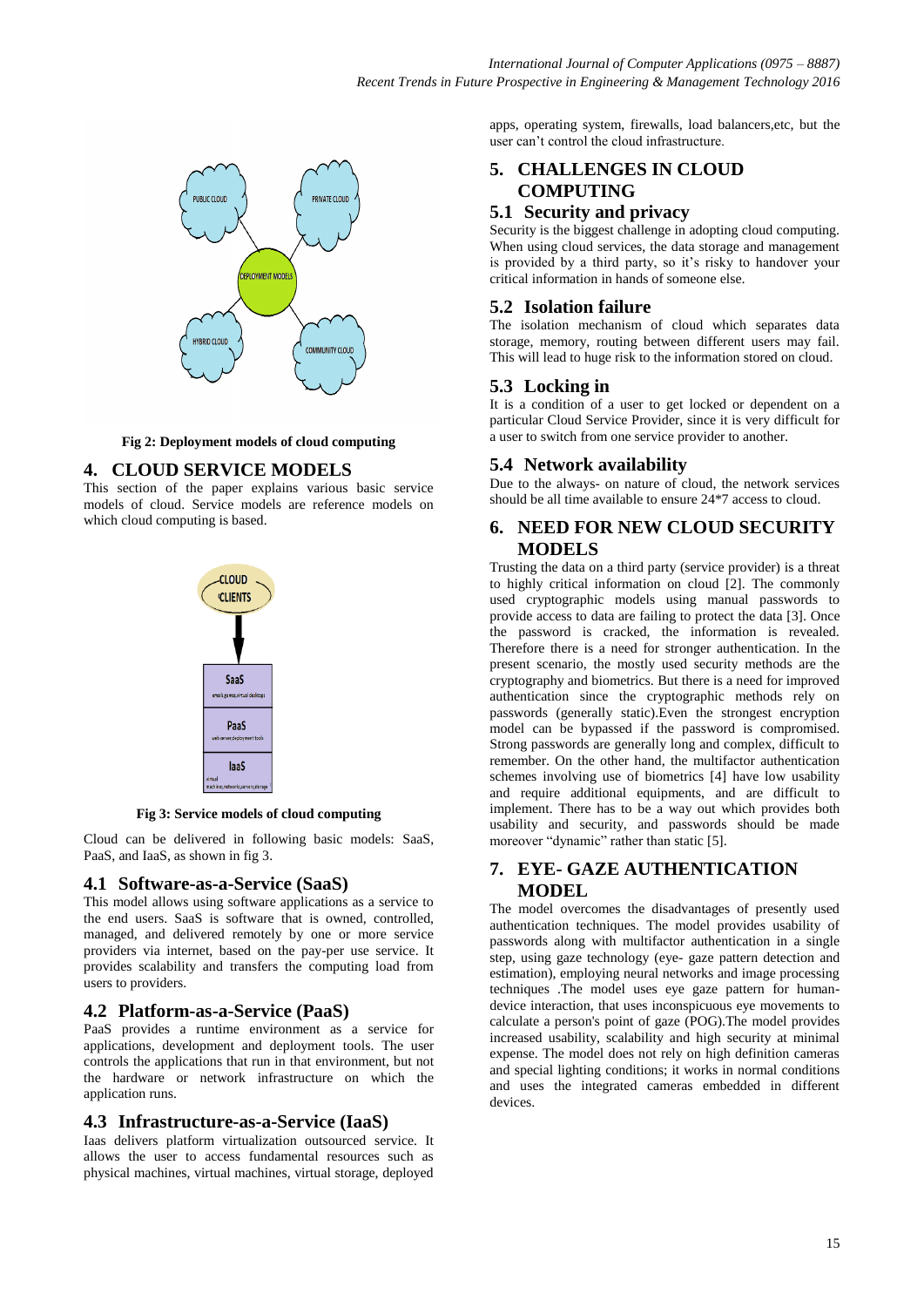# **8. INTRODUCTION TO GAZE TECHNOLOGY**

Gaze technology is based on eye tracking and gaze estimation of a person's eye. Eye tracking is the process to electronically measure the point-of-gaze (POG) of a person's eye. Eye tracking also measures the motion of an eye relative to the head[6],[7].Gaze technology has wide applications in the field of Human-computer interface (HCI) and biometrics[8].The process of gaze estimation includes feature detection (face and eye region detection), using neural networks and image processing techniques, and pupil (iris) tracking, using an eye tracker.

#### **9. GAZE ESTIMATION PROCESS:**

#### **Step1: Building a database:**

The first step is to collect and compile a database that contains images from a diverse population of users. These images are used for pattern matching during image processing.

#### **Step 2: Image Acquisition**

The real time video images are captured from the integrated camera of the device, and are passed for processing and recognition phases [7], [9].

#### **Step 3: Facial Feature detection**

The model uses Haar cascades [10] for rapid and accurate detection of face and eye regions. Haar features refer to the two- dimensional images extracted by calculating the integral or sum of the image intensities, within the rectangular sections of the image having varied intensities. There are parameters called classifiers (or cascades) which are ordered through AdaBoost machine learning algorithm [11]. The weights for classifiers are set according to the false acceptance rate measured by AdaBoost training set. The feature detection algorithm proceeds as: A special Haar cascade for face detection is passed along with a scaled image (640x480p) to detect face. The feature detection algorithm returns the rectangular areas of the image that are identified by the cascaded face filter, and the best match is selected [12].

#### **Step4: Eye Detection**

In this step, the face image is subdivided into half vertical and half horizontal portions, creating a mask, so that only a part of the image close to the eye is needed to be processed, speeding up the process. Now, for eye detection, same matching algorithm is used which was used for face detection. A special eye Haar cascade is applied to the input image to detect eye region. After eye detection, the image is again cropped and passed further for pupil (iris) tracking. Hough transform, (which is a computer vision algorithm) for pupil detection is given by:

$$
H(\Omega)=\textstyle\sum_{i=1}^N p(Xi,\Omega)
$$

Where 
$$
p(Xi, \Omega) = \begin{cases} 1, & \forall (X, \Omega): f\{X, \epsilon\} = 0 \cap T_{\Omega} \neq 0 \\ 0; \text{otherwise} \end{cases}
$$

where  $X_i$  represent feature points in image space, represents parametric constraint equations,  $T_{\Omega}$  represents accumulators unit in parameter space with center  $\Omega$ .

Since the pupil is round, the expression is given by:

 $(x-a)^2 + (y-b)^2 = r^2$  where (a, b) is the center with radius r.



**Fig:4: Eye detection(Person 'A')**

#### **Step 5: Pupil tracking:**

The image passed has to be segmented before pupil can be tracked. Segmentation is a process (in image processing) which refers to separation or division of pixels corresponding to a specific object, in order to identify the object (pupil).



**Fig 5: Gaze estimation process**

#### **10. WORKING OF EYE-GAZE AUTHENTICATION MODEL (in cloud)**

In cloud computing environment, the user accessing the cloud database has to enter a PIN and go through an authentication procedure of gaze estimation, and is granted access only if he is passes the check. The gaze-based authentication check in cloud computing proceeds as shown in fig 6.



**Fig 6: Eye gaze authentication process**

- 1. The user establishes a security PIN (Personal Identification Number) for the first time, using a user-device application interface for authentication, and this PIN is used as master key for encrypting data.
- 2. The user requests for files (data) from the cloud service provider (CSP).The cloud service provider gets the requested encrypted files stored at cloud database.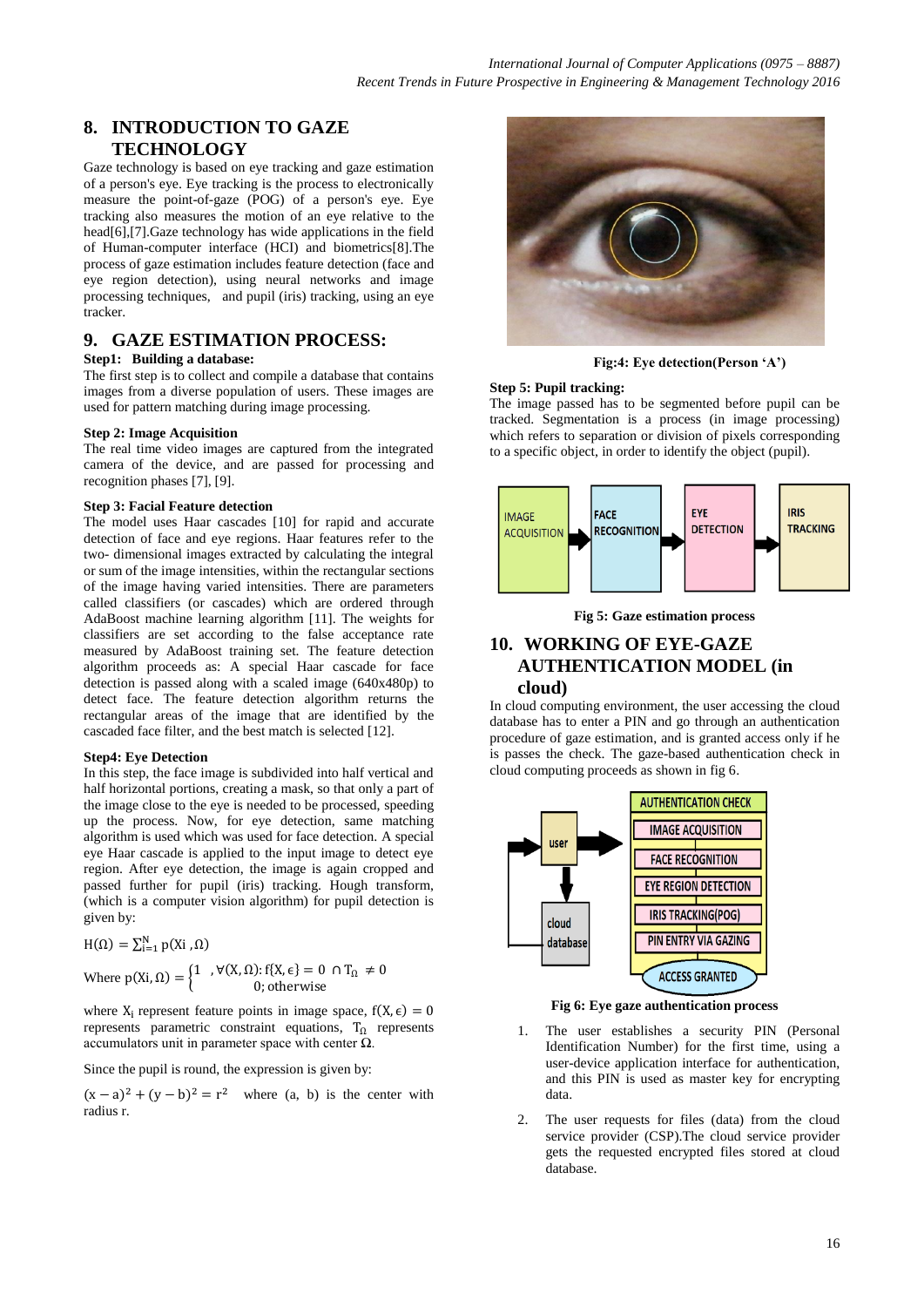3. To decrypt the files, the user goes through an eye gaze authentication check as follows:

An integrated camera on the device provides images to gaze estimation algorithm, the images are processed and goes through face detection and recognition phases. If it matches correctly the image is passed for eye detection, followed by iris (pupil) tracking for calculating the gaze point of the user



**Fig 7: User Interface to enter PIN**

Enter your PIN (user-interface) After gaze point is established the user's gaze point projects over the device's screen, and user has to enter the PIN using eye gaze [13]. The device's screen displays a keypad which contains blocks of different colors corresponding to different symbols as per PIN specifications (as shown in fig 7). When the user gazes at a block for sufficient time (say 2 sec), an input is received by the device. After receiving an input, blocks get shuffled and are ready for next input. In this way, the PIN is entered. If the PIN is correctly entered, the user is granted access to the data, otherwise access is denied.

# **11. COMPARATIVE ANALYSIS OF AUTHENTICATION TECHNIQUES**

There is a need of comparative analysis of authentication techniques used for security as shown in Table 1

| <b>Paper Name</b>                                                                                                                                                                                               | <b>Technique used</b><br>Limitations<br><b>Advantages</b><br><b>Future scope</b> |                                                                                                                                                                                               |                                                                                                                                                                                                                     |                                                                                                                                                                     |
|-----------------------------------------------------------------------------------------------------------------------------------------------------------------------------------------------------------------|----------------------------------------------------------------------------------|-----------------------------------------------------------------------------------------------------------------------------------------------------------------------------------------------|---------------------------------------------------------------------------------------------------------------------------------------------------------------------------------------------------------------------|---------------------------------------------------------------------------------------------------------------------------------------------------------------------|
|                                                                                                                                                                                                                 |                                                                                  |                                                                                                                                                                                               |                                                                                                                                                                                                                     |                                                                                                                                                                     |
| 1. "Graphical<br>passwords:<br>a<br>survey"by<br>Xiaoyuan, S., Z.<br>Ying, (2005) [14]                                                                                                                          | Graphical<br>password<br>techniques                                              | • Stronger authentication than<br>text-based passwords.<br>Easy to remember.<br>Cannot be easily cracked by<br>simple brute force<br>and<br>dictionary attacks.<br>• Easy to implement.       | The graphical<br>password<br>schemes are vulnerable to<br>major attacks due to static<br>nature of passwords like:<br>Shoulder surfing<br>Replay attacks.<br>$\bullet$<br>Screen capturing<br>$\bullet$<br>attacks. | Enhancement<br>of<br>computer vision system<br>technology,<br>easier<br>image deformation and<br>retrieval,<br>stronger<br>graphical<br>password<br>implementation. |
| $2.$ "<br>$\mathbf{A}$<br>Remote<br>User<br>Authentication<br>Using<br>Scheme<br><b>Strong Graphical</b><br>Passwords" by<br>Wei-Chi, K. and<br>T.<br>Maw-<br>$Jinn,(2005)$ [15]                                | Draw A Secret<br>(DAS)<br>scheme(pure<br>recall<br>based<br>technique)           | • More secure than text-based<br>passwords<br>• Easy to implement                                                                                                                             | Vulnerable to<br>graphical<br>dictionary<br>attacks<br>and secret attacks.                                                                                                                                          | Implementation<br>of<br><b>BDAS</b><br>(Background<br>Draw-a-Secret scheme)<br>using<br>background<br>images as passwords on<br>a large scale.                      |
| 3. "Pure and cued<br>recall-based<br>graphical<br>user<br>authentication"<br>by Masrom, M.,<br>F.<br>Towhidi, (2009)<br>[16]                                                                                    | Passdoodle<br>system<br>technique(pure<br>recall based)                          | More secure than DAS.<br>Easy<br>to<br>remember<br>$\bullet$<br>as<br>compared to DAS and text<br>based passwords                                                                             | Vulnerable to attacks like<br>shoulder<br>surfing,<br>key<br>loggers,<br>spyware<br>and<br>guessing                                                                                                                 | Password space can be<br>improved; matching of<br>passwords can be made<br>simple<br>more<br>and<br>accurate.                                                       |
| 4. "PassPoints:<br>and<br>Design<br>longitudinal<br>evaluation of a<br>graphical<br>password<br>system"<br>by<br>S. Wiedenbeck,<br>J. Waters, J.C.<br>A.<br>Birget,<br>Brodskiy,<br>N.<br>Memon, (2005)<br>[17] | Passpoint<br>system<br>technique(pure<br>recall based)                           | $\bullet$ High<br>security<br>due<br>to<br>increased password space<br>The image password is stored<br>in hashed form.<br>• More flexible due to small<br>tolerance size.<br>• High usability | Vulnerable to mouse click<br>attacks,<br>replay<br>attacks.<br>screen recording attacks.                                                                                                                            | Modelling the user's<br>choice, prediction of<br>chick point entropy.<br>Texture information in<br>image segmentation for<br>better results.                        |

| Table 1: Comparison of different authentication techniques used for security |  |  |
|------------------------------------------------------------------------------|--|--|
|                                                                              |  |  |

.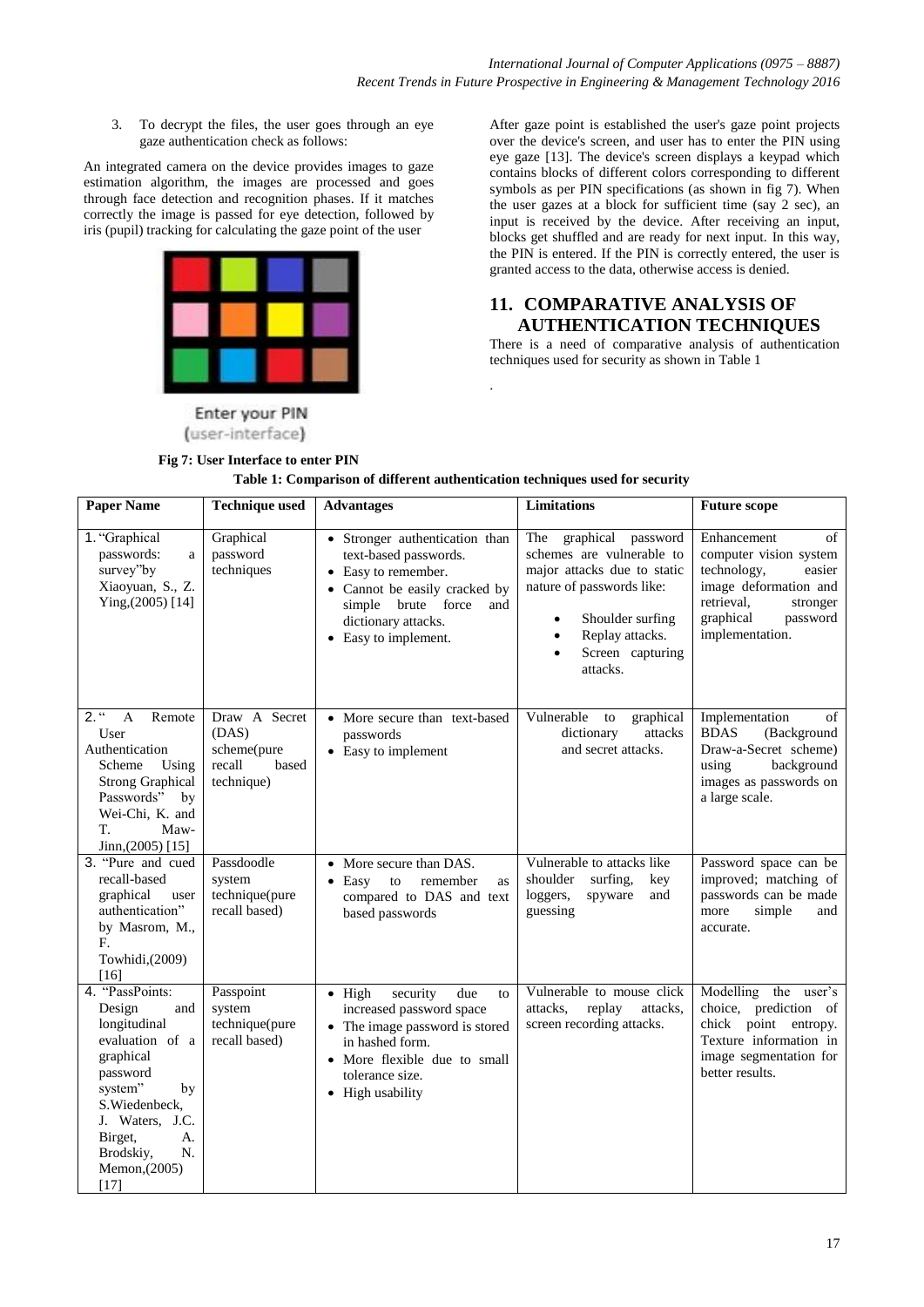*International Journal of Computer Applications (0975 – 8887) Recent Trends in Future Prospective in Engineering & Management Technology 2016*

| 5. "IPAS: Implicit<br>Password<br>Authentication<br>System"<br>by<br>Sadiq Almuairfi,<br>Parakash<br>Veeraraghavan<br>Naveen<br>and<br>Chilamkurti<br>$(2011)$ [18]                                                                                                       | Implicit<br>$\bullet$<br>Password<br>Authenticati<br>on scheme<br>(DAS,<br>Passpoint,<br>Passdoodle<br>are its typical<br>cases). | • The data is represented in<br>explicit form to the user.<br>• It is protected from shoulder<br>surfing<br>and<br>screen-dump<br>attacks.                                     | During<br>the<br>process<br>of<br>registration,<br>the<br>the<br>system asks<br>user<br>an<br>alphanumeric<br>question and the<br>user is asked to<br>input the answer<br>using a graphical<br>keyboard.    | Development<br>of<br>dynamic<br><b>IPAS</b><br>with<br>features<br>for<br>more<br>obtaining better balance<br>of<br>security<br>and<br>usability.                                      |
|---------------------------------------------------------------------------------------------------------------------------------------------------------------------------------------------------------------------------------------------------------------------------|-----------------------------------------------------------------------------------------------------------------------------------|--------------------------------------------------------------------------------------------------------------------------------------------------------------------------------|-------------------------------------------------------------------------------------------------------------------------------------------------------------------------------------------------------------|----------------------------------------------------------------------------------------------------------------------------------------------------------------------------------------|
| $6.$ $\frac{1}{2}$<br>Foiling<br>the<br>A<br>Cracker:<br>Survey of, and<br>Improvements<br>Password<br>To<br>Security"<br>by<br>D.V.<br>Klein, (1990)<br>$[19]$                                                                                                           | $\overline{c}$<br>factor<br>authenticatio<br>$\mathbf n$<br>Password<br>$\bullet$<br>Smart card                                   | • High usability<br>• High scalability<br>More secure than<br>single<br>based<br>factor<br>password<br>authentication<br>• Cost effective                                      | Vulnerable<br>$\bullet$<br>to<br>dictionary and brute<br>force attacks.<br>Less secure.<br>$\bullet$<br>Password can be easily<br>$\bullet$<br>cracked<br>using<br>key<br>loggers<br>and<br>other<br>means. | Development of strong<br>passwords<br>by<br>improving<br>password<br>space.                                                                                                            |
| $7.$ "A<br>Generic<br>Framework for<br>Three-Factor<br>Authentication:<br>Preserving<br>Security<br>and<br>Privacy<br>in<br>Distributed<br>Systems"<br>by<br>Xinyi<br>Huang,<br>Xiang,<br>Yang<br>Ashley Chonka,<br>Jianying Zhou,<br>and Robert H.<br>Deng<br>(2011)[20] | 3<br>factor<br>authenticatio<br>$\mathbf n$<br>Password<br>$\bullet$<br>Smart card<br>$\bullet$<br>biometrics<br>$\bullet$        | • High security<br>• High scalability<br>Less vulnerable to attacks<br>$\bullet$<br>Improved system assurance.<br>$\bullet$<br>Provides source of high<br>entropy information. | biometric<br>The<br>$\bullet$<br>characteristics of the<br>model cannot be easily<br>changed<br>Cost<br>of<br>$\bullet$<br>implementation is very<br>high.                                                  | Development<br>of<br>protocols with better<br>performance and fully<br>identify threats in 3<br>factor authentication                                                                  |
| 8. "The<br><b>SSL</b><br>Protocol,<br>Version 3.0" by<br>Freier. A.O.<br>P.,<br>Karlton,<br>Kocher, (1996) <sup>[2</sup><br>1]                                                                                                                                            | <b>SSL</b><br>Authentication<br>Protocol(SAP)                                                                                     | Data on cloud is secured.                                                                                                                                                      | • It is complicated<br>Certificate based<br>• Less efficient<br>More authentication time<br>• High computation cost                                                                                         | SSL terminations will<br>be able to handle more<br>data<br>transactions<br>at<br>faster rate. Efficient for<br>web<br>security<br>and<br>encryption lengths and<br>cipher suites used. |
| 9. "An<br>Identity-<br>Non-<br>based<br>interactive<br>Authentication<br>Framework for<br>Computational<br>Grids"<br>by<br>Mao,(2004)[22]                                                                                                                                 | ID-based<br>non-<br>interaction<br>framework                                                                                      | • High scalability<br>Certificate-free framework                                                                                                                               | $\bullet$ It<br>has<br>private<br>key<br>distribution issues<br>• There are Private Key<br>Generator(PKG)                                                                                                   | Can be implemented in<br>bootstrapping<br>security<br>of Wireless<br>Sensor<br>Networks (WSN) using<br>pairing-based<br>cryptography(PBC)                                              |
| $A^{\prime\prime}$<br>10.<br>dynamic<br>key<br>infrastructure for<br>GRID" by Lim,<br>H.W., Robshaw<br>(2005)[23]                                                                                                                                                         | Hybrid approach<br>that<br>combine<br><b>IBC</b> (identity<br>based<br>cryptography)                                              | This approach solves the private<br>key distribution issues.                                                                                                                   | It is not certificate-free<br>Non-interactive quality is<br>lost in this approach.                                                                                                                          | Enhancements can be<br>made to overall security<br>and efficiency of the<br>scheme. Elimination of<br>public key distribution<br>load by combining user<br>identity with public key.   |
| 11.<br><b>Identity-Based</b><br>Authentication                                                                                                                                                                                                                            | <b>IBHMCC</b><br>(Identity Based<br>Hierarchical                                                                                  | • The authentication protocol<br>is efficient and lightweight<br>on user side.                                                                                                 | It is vulnerable to identity<br>$\bullet$<br>-based intrusion attacks                                                                                                                                       | Development<br>of<br>hierarchical<br>identity-<br>based key management                                                                                                                 |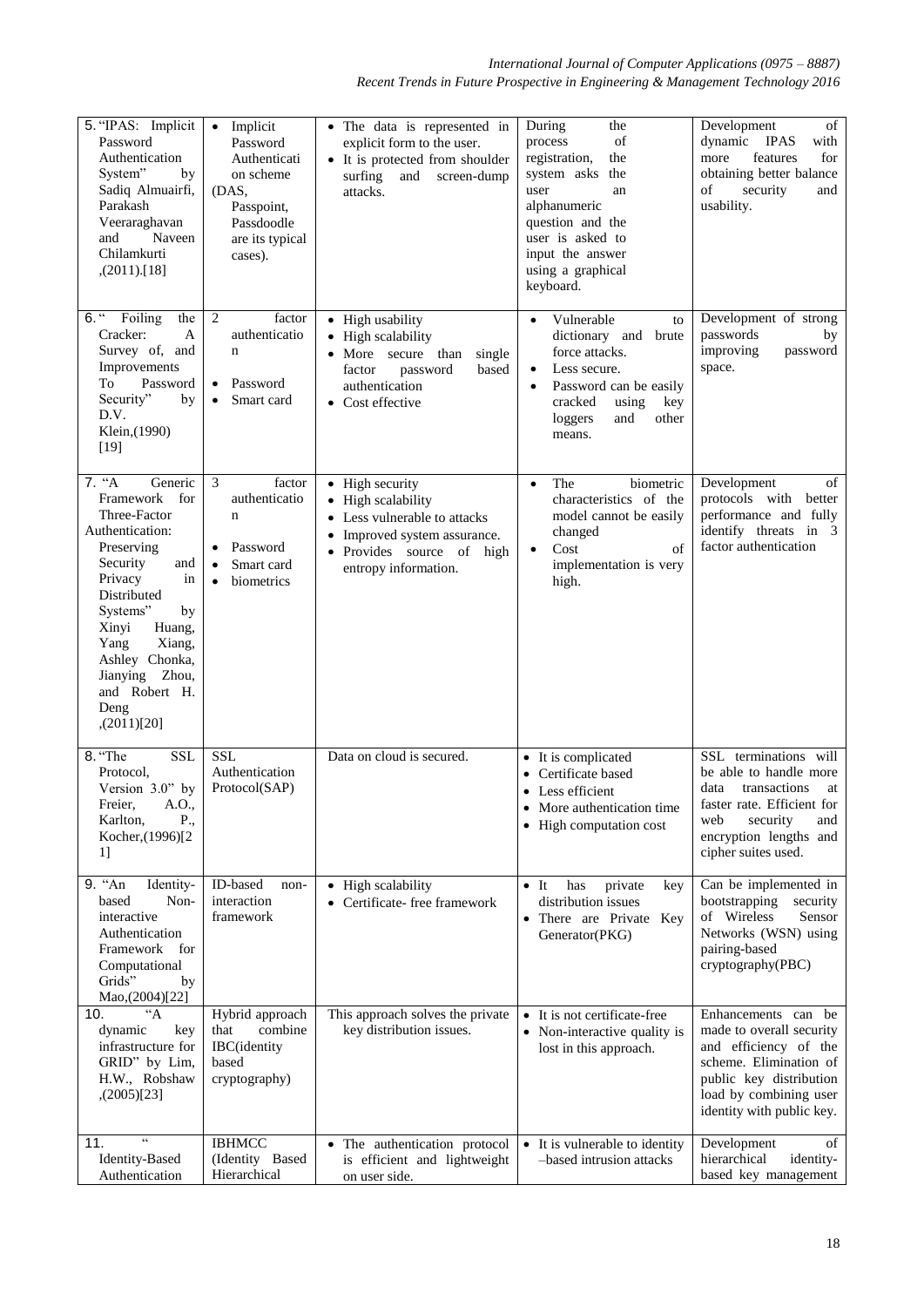| for<br>Cloud<br>Computing"<br>by<br>Li,<br>Hongwei<br>Yuanshun<br>Dai,<br>Ling Tian, and<br>Haomiao<br>Yang, $(2009)$ [24]                                      | Model<br>For<br>Cloud<br>Computing.          | • High scalability<br>• Certificate-free framework                     |                                                                                                                                                                                                                   | with<br>better<br>systems<br>performance and faster<br>key reconstruction.            |
|-----------------------------------------------------------------------------------------------------------------------------------------------------------------|----------------------------------------------|------------------------------------------------------------------------|-------------------------------------------------------------------------------------------------------------------------------------------------------------------------------------------------------------------|---------------------------------------------------------------------------------------|
| 12.<br>"Painless"<br>migration from<br>password to two<br>factor<br>authentication"<br>Z.,<br>Mao<br>by<br>D.,<br>Florencio,<br>Herley<br>and<br>$C(2011)$ [25] | Possession<br>based<br>multifactor<br>system | • Ease of integration<br>• High security<br>• Low implementation cost. | • Integration<br>given<br><b>1S</b><br>higher<br>priority<br>than<br>usability<br>• Vulnerable to attacks like<br>shoulder surfing<br>• Security is compromised<br>by relying on possession<br>of trusted device. | in<br>Improvement<br>password<br>and<br>space<br>effective<br>cost<br>implementation. |

# **12. CONCLUSION**

Cloud computing is an emerging technology which is used by enterprises and companies for making their business more collaborative. Also it faces major challenges on its way. The data security is a serious matter of concern since the data has to be entrusted upon a third party. There is a need for strong authentications on the data put on cloud, to prevent intrusions, leakage or loss of critical information. The gaze-based authentication model discussed in the paper provides an efficient, feasible, cost effective procedure which has high scalability, usability and security.

# **13. FUTURE SCOPE**

The advancement of cloud technology and overcoming the challenges faced by it, ranging from user interaction up to security issues will be topics of great research in the upcoming years to provide more secured and efficient clouding. The gaze-based authentication can be made more flexible by developing efficient tracking methods which can reduce the complexity of biometric models. Gaze technology can be used for securing any critical data, and can be a reliable choice for authentication.

#### **14. ACKNOWLEDGEMENTS**

This work is supported by the computer science department of IMS engineering college and the ACM Student chapter of IMSEC.

#### **15. REFERENCES**

- [1] D. Catteddu and G. Hogben. Cloud Computing: Benefits, Risks and Recommendations for Information Security. ENISA, 2009.
- [2] H. Takabi, J.B.D. Joshi, and G.-J. Ahn. SecureCloud: Towards a Comprehensive Security Framework for Cloud Computing Environments. Proc. 1st IEEE Int'l Workshop Emerging Applications for Cloud Computing, IEEE CS Press, 2010, pp. 393–398.
- [3] Bonneau, J., Herley, C., van Oorschot, P., and Stajano, F.,The quest to replace passwords: A framework for comparative evaluation of web authentication schemes, IEEE Symposium on Security and Privacy (SP), 2012, pages 553-567.
- [4] Phiri, J., Zhao, T.-J., and Agbinya, J., Biometrics, device metrics and pseudo metrics in a multifactor authentication with artificial intelligence, 6th International Conference on Broadband and Biomedical Communications (IB2Com), 2011, pages 157-162
- [5] Maeder, A. J. and Fookes, C. B., A visual attention approach to personal identification. In Faculty of Built Environment and Engineering; School of Engineering Systems, 2003, pages 1-7.
- [6] Yang, C., Sun, J., Liu, J., Yang, X., Wang, D., and Liu, W, A gray difference-based pre-processing for gaze tracking, IEEE 10th International Conference on Signal Processing (ICSP), 2010, pages 1293-1296.
- [7] Liang, Z., Tan, F., and Chi, Z., Video-based biometric identification using eye tracking technique, IEEE International Conference on Signal Processing, Communication and Computing (ICSPCC), 2012, pages 728-733.
- [8] Corcoran, P., Nanu, F., Petrescu, S., and Bigioi, P., Realtime eye gaze tracking for gaming design and consumer electronics systems. IEEE Transactions on Consumer Electronics, 2012, pages 347-355.
- [9] Mei, Z., Liu, J., Li, Z., and Yang, L.Study of the eyetracking methods based on video, Third International Conference on Computational Intelligence, Communication Systems and Networks (CICSyN), 2011, pages 1-5.
- [10] Viola, P. and Jones, M., Rapid object detection using a boosted cascade of simple features. In Proceedings of IEEE Computer Society Conference on Computer Vision and Pattern Recognition, 2001, volume 1, pages I-511-I-518 vol.1.
- [11] Viola, P. and Jones, M., Robust real-time face detection. In Eighth IEEE International Conference on Computer Vision, 2001. ICCV 2001. Proceedings, volume 2, pages 747-747.
- [12] Majumder, A., Behera, L., and Subramanian, V. Automatic and robust detection of facial features in frontal face images. In UkSim 13th International Conference on Computer Modelling and Simulation (UKSim),2011, pages 331-336.
- [13] De Luca, A., Weiss, R., and Drewes, H., Evaluation of eye-gaze interaction methods for security enhanced PINentry. In Proceedings of the 19th Australasian conference on Computer-Human Interaction: Entertaining User Interfaces, 2007, page 199202, New York, NY, USA. ACM.